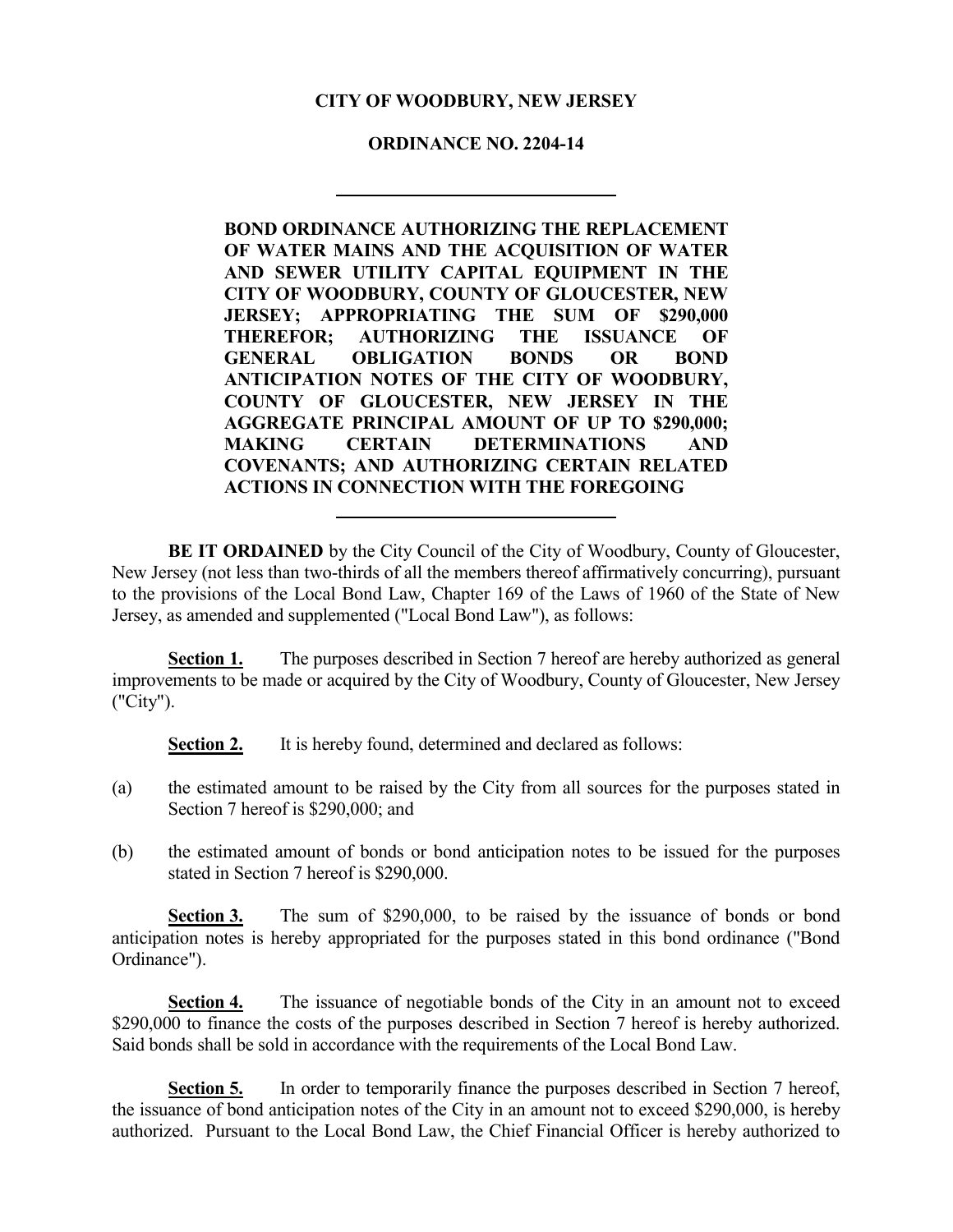sell part or all of the bond anticipation notes from time to time at public or private sale and to deliver the same to the purchasers thereof upon receipt of payment of the purchase price plus accrued interest from their date to delivery thereof. The Chief Financial Officer is hereby directed to report in writing to the governing body at the meeting next succeeding the date when any sale or delivery of the bond anticipation notes pursuant to this Bond Ordinance is made. Such report must include the amount, the description, the interest rate and the maturity schedule of the bond anticipation notes sold, the price obtained and the name of the purchaser.

**Section 6.** The amount of the proceeds of the obligations authorized by this Bond Ordinance which may be used for the payment of interest on such obligations, accounting, engineering, legal fees and other items as provided in Section 20 of the Local Bond Law, *N.J.S.A.* 40A:2-20, shall not exceed the sum of \$83,000.

**Section 7.** The improvements hereby authorized and the purposes for which said obligations are to be issued; the estimated costs of each said purpose; the amount of down payment for each said purpose; the maximum amount obligations to be issued for each said purpose and the period of usefulness of each said purpose within the limitations of the Local Bond Law are as follows:

|    | <b>Purpose/Improvement</b>                                                                                                                                                                                                                                                      | <b>Estimated</b><br><b>Total Cost</b> | Down<br><b>Payment</b> | <b>Amount of</b><br><b>Obligations</b> | Period of<br><b>Usefulness</b> |
|----|---------------------------------------------------------------------------------------------------------------------------------------------------------------------------------------------------------------------------------------------------------------------------------|---------------------------------------|------------------------|----------------------------------------|--------------------------------|
| A. | Replacement of Water Main on<br>Aberdeen Place, together with the<br>acquisition of all materials and<br>equipment and completion of all<br>work necessary therefor or related<br>thereto, all as more particularly<br>described in the plans on file with the<br>City Engineer | \$200,000                             | \$0                    | \$200,000                              | 40 years                       |
| В. | Acquisition of a Sewer Jet-Vac<br>Machine, together with the<br>acquisition of all materials and<br>equipment and completion of all<br>work necessary therefor or related<br>thereto                                                                                            | 90,000                                | $\Omega$               | 90,000                                 | 15 years                       |

**Section 8.** The average period of useful life of the several purposes for the financing of which this Bond Ordinance authorizes the issuance of bonds or bond anticipation notes, taking into consideration the respective amounts of bonds or bond anticipation notes authorized for said several purposes, is not less than 32.24 years.

**Section 9.** Grants or other monies received from any governmental entity, if any, will be applied to the payment of, or repayment of obligations issued to finance, the costs of the purposes described in Section 7 above.

**Section 10.** The supplemental debt statement provided for in Section 10 of the Local Bond Law, *N.J.S.A.* 40A:2-10, was duly filed in the office of the Clerk prior to the passage of this Bond Ordinance on first reading and a complete executed duplicate original thereof has been filed in the Office of the Director of the Division of Local Government Services in the Department of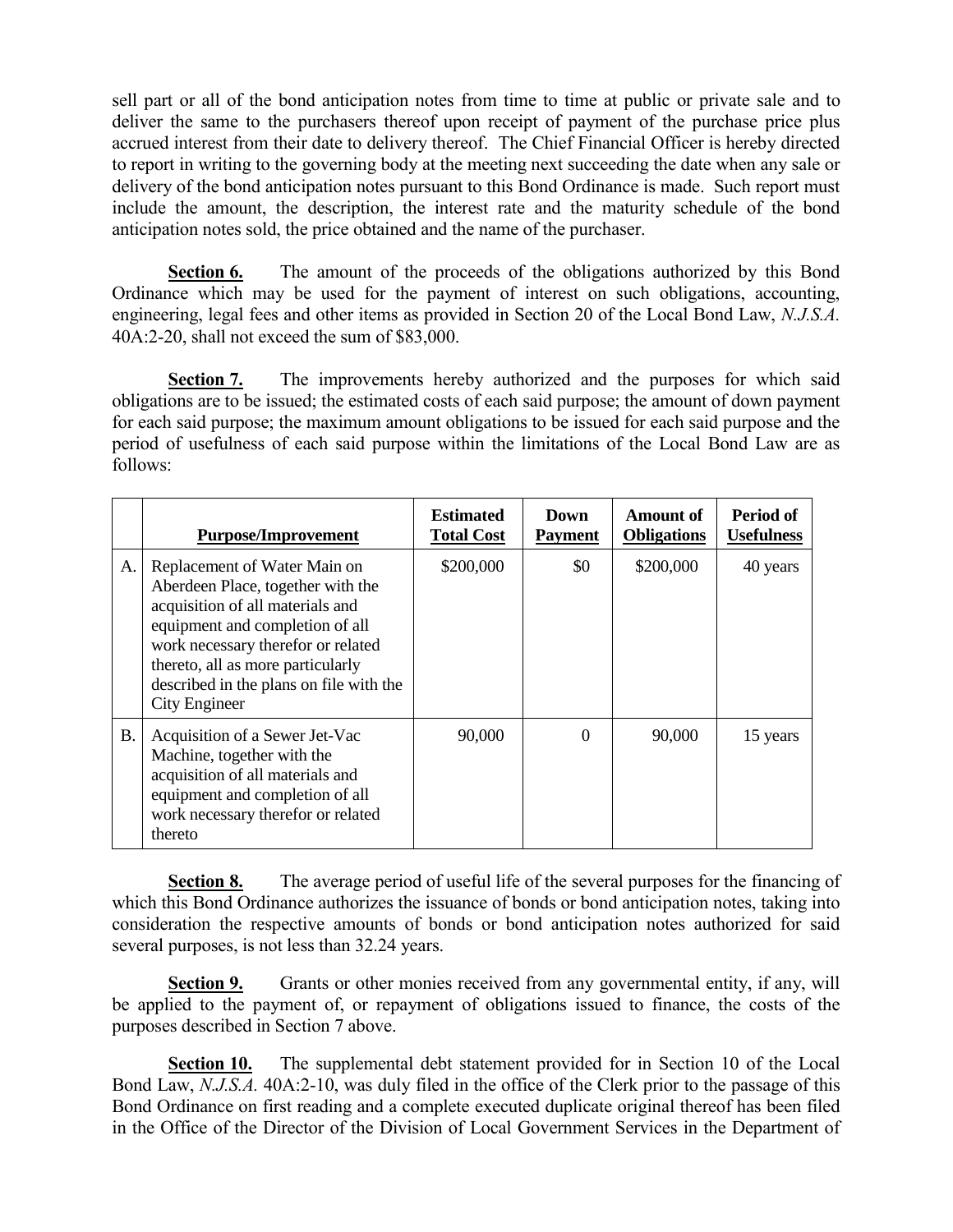Community Affairs of the State of New Jersey. The supplemental debt statement shows that the gross debt of the City, as defined in Section 43 of the Local Bond Law, *N.J.S.A.* 40A:2-43, is increased by this Bond Ordinance by \$290,000.

**Section 11.** The full faith and credit of the City are irrevocably pledged to the punctual payment of the principal of and interest on the bonds or bond anticipation notes authorized by this Bond Ordinance and, to the extent payment is not otherwise provided, the City shall levy *ad valorem* taxes on all taxable real property without limitation as to rate or amount for the payment thereof.

**Section 12.** The applicable Capital Budget is hereby amended to conform with the provisions of this Bond Ordinance to the extent of any inconsistency therewith, and the resolution promulgated by the Local Finance Board showing full detail of the amended Capital Budget and Capital Program as approved by the Director of the Division of Local Government Services, is on file with the Clerk and available for inspection.

**Section 13.** The City hereby declares its intent to reimburse itself from the proceed of the bonds or bond anticipation notes authorized by this Bond Ordinance pursuant to Income Tax Regulation Section 1.150-2(e), promulgated under the Internal Revenue Code of 1986, as amended ("Code") for "original expenditures", as defined in Income Tax Regulation Section 1.150-2(c)(2), made by the City prior to the issuance of such bonds or bond anticipation notes.

**Section 14.** The City hereby covenants as follows:

(a) it shall take all actions necessary to ensure that the interest paid on the bonds or bond anticipation notes is exempt from the gross income of the owners thereof for federal income taxation purposed, and will not become a specific item of tax preference pursuant to Section 57(a)(5) of the Code;

(b) it will not make any use of the proceeds of the bonds or bond anticipation notes or do or suffer any other action that would cause the bonds or bond anticipation notes to be "arbitrage bonds" as such term is defined in Section 148(a) of the Code and the Regulations promulgated thereunder;

(c) it shall calculate or cause to be calculated and pay, when due, the rebatable arbitrage with respect to the "gross proceeds" (as such terms is used in Section 148(f) of the Code) of the bonds or bond anticipation notes;

(d) it shall timely file with the Ogden, Utah Service Center of the Internal Revenue Service, such information report or reports as may be required by Sections 148(f) and 149(e) of the Code; and

(e) it shall take no action that would cause the bonds or bond anticipation notes to be "federally guaranteed" within the meaning of Section 149(b) of the Code.

**Section 15.** The improvements authorized hereby are not current expenses and are improvements that the City may lawfully make. No part of the cost of the improvements authorized hereby has been or shall be specially assessed on any property specially benefited thereby.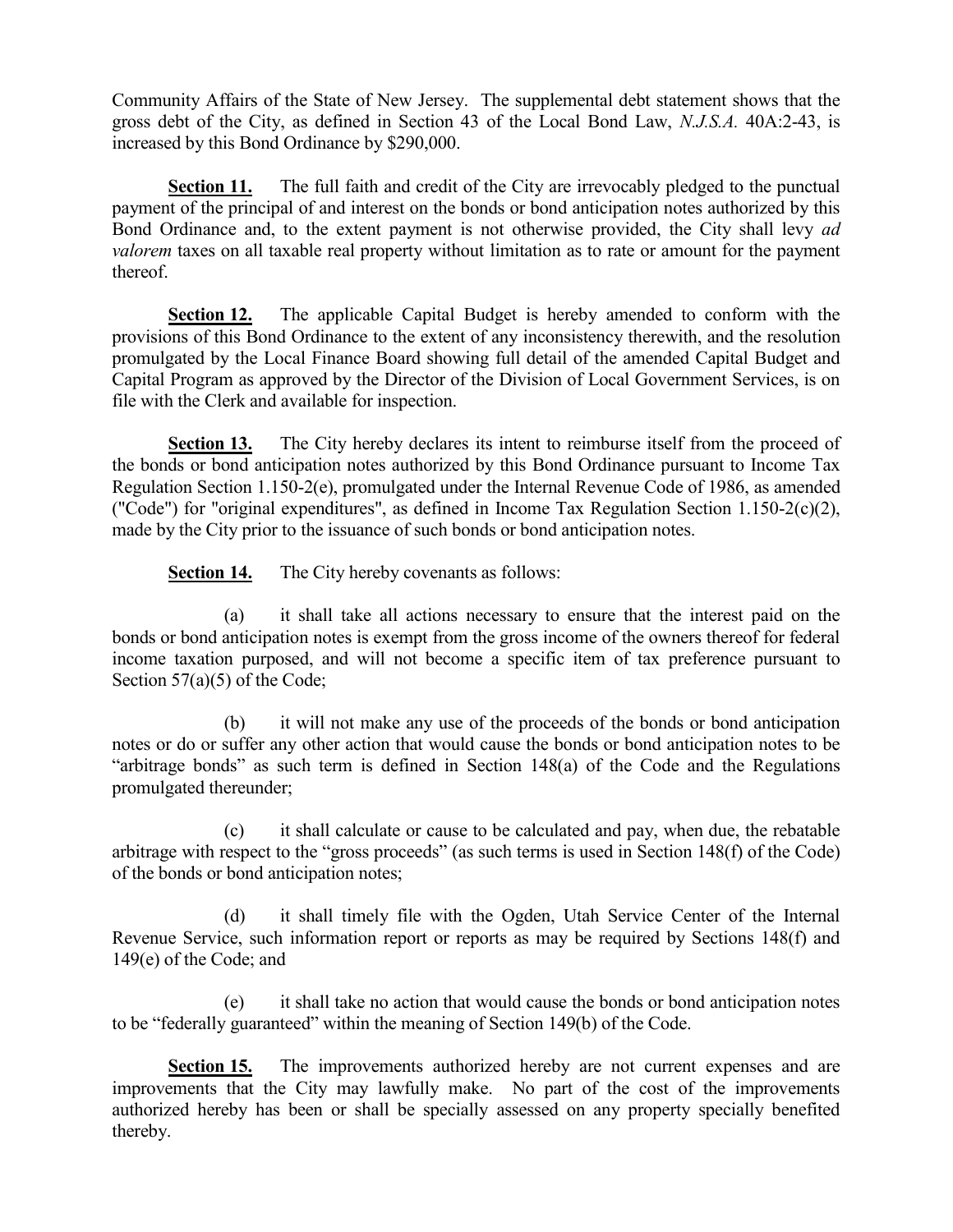**Section 16.** All ordinances, or parts of ordinances, inconsistent herewith are hereby repealed to the extent of such inconsistency.

**Section 17.** In accordance with the Local Bond Law, this Bond Ordinance shall take effect twenty (20) days after the first publication thereof after final passage.

**THE FOREGOING** was introduced by the City Council of the City of Woodbury at a regular meeting held on April 22, 2014. This Ordinance will be considered for adoption at final reading and public hearing to be held on May 13, 2014 at 7:30 p.m. or at such time as may be determined and announced, in City Hall, Council Chambers, 33 Delaware Street, Woodbury, New Jersey, at which time and place all persons interested will be given the opportunity to be heard concerning said Ordinance. During the time prior to and up to and including the date of such meeting, copies of said Ordinance will be made available at the City Clerk's Office without charge to the members of the general public who may request same.

> WILLIAM H. FLEMING, Jr., President of Council

\_\_\_\_\_\_\_\_\_\_\_\_\_\_\_\_\_\_\_\_\_\_\_\_\_\_\_\_\_\_\_\_

Attest:

ROY DUFFIELD, City Clerk

Approved:

WILLIAM J. VOLK, Mayor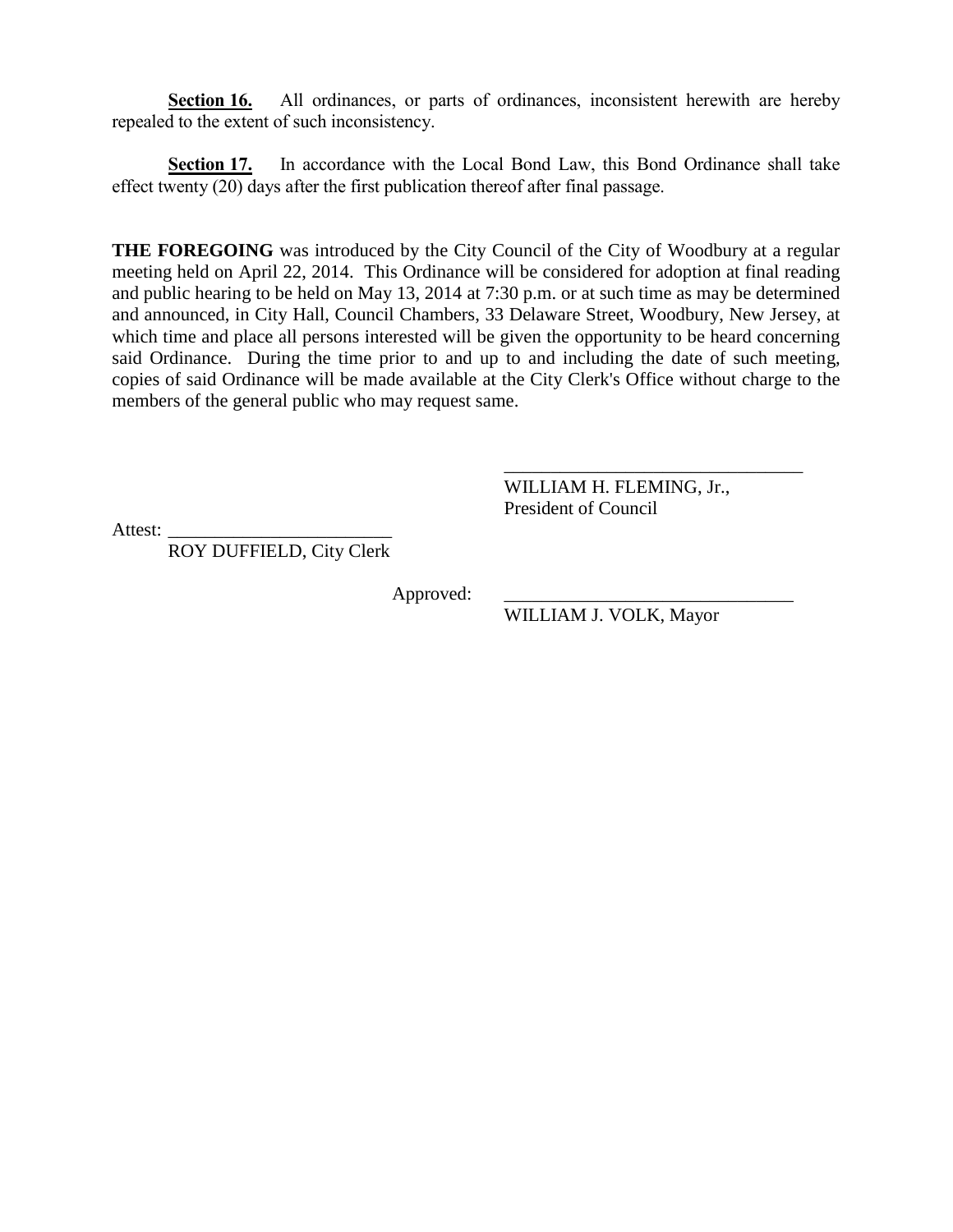#### **Notice of Pending Bond Ordinance and Summary.**

The bond ordinance, the summary terms of which are included herein, was introduced and passed upon first reading at a meeting of the City Council of the City of Woodbury, in the County of Gloucester, State of New Jersey, on April 22, 2014. It will be further considered for final passage, after public hearing thereon, at a meeting of the City Council to be held at the Woodbury City Hall, 33 Delaware Street, Woodbury, New Jersey on May 13, 2014 at 7:30 o'clock PM. During the week prior to and up to and including the date of such meeting copies of the full ordinance will be available at no cost and during regular business hours, at the City Clerk's office for the members of the general public who shall request the same. The summary of the terms of such bond ordinance follows:

Title: **BOND ORDINANCE AUTHORIZING THE REPLACEMENT OF WATER MAINS AND THE ACQUISITION OF WATER AND SEWER UTILITY CAPITAL EQUIPMENT IN THE CITY OF WOODBURY, COUNTY OF GLOUCESTER, NEW JERSEY; APPROPRIATING THE SUM OF \$290,000 THEREFOR; AUTHORIZING THE ISSUANCE OF GENERAL OBLIGATION BONDS OR BOND ANTICIPATION NOTES OF THE CITY OF WOODBURY, COUNTY OF GLOUCESTER, NEW JERSEY IN THE AGGREGATE PRINCIPAL AMOUNT OF UP TO \$290,000; MAKING CERTAIN DETERMINATIONS AND COVENANTS; AND AUTHORIZING CERTAIN RELATED ACTIONS IN CONNECTION WITH THE FOREGOING**

|    | <b>Purpose/Improvement</b>                                                                                                                                                                                                                                                   | <b>Estimated</b><br><b>Total Cost</b> | Down<br><b>Payment</b> | Amount of<br><b>Obligations</b> | Period of<br><b>Usefulness</b> |
|----|------------------------------------------------------------------------------------------------------------------------------------------------------------------------------------------------------------------------------------------------------------------------------|---------------------------------------|------------------------|---------------------------------|--------------------------------|
| A. | Replacement of Water Main on<br>Aberdeen Place, together with the<br>acquisition of all materials and<br>equipment and completion of all work<br>necessary therefor or related thereto, all<br>as more particularly described in the<br>plans on file with the City Engineer | \$200,000                             | \$0                    | \$200,000                       | 40 years                       |
| Β. | Acquisition of a Sewer Jet-Vac Machine,<br>together with the acquisition of all<br>materials and equipment and completion<br>of all work necessary therefor or related<br>thereto                                                                                            | 90,000                                | $\Omega$               | 90,000                          | 15 years                       |

| Appropriation:                    | \$290,000   |
|-----------------------------------|-------------|
| <b>Bonds/Notes Authorized:</b>    | \$290,000   |
| Grants (if any) Appropriated: \$0 |             |
| Section 20 Costs:                 | \$83,000    |
| Useful Life:                      | 32.24 years |

## ROY DUFFIELD, City Clerk

This Notice is published pursuant to *N.J.S.A.* 40A:2-17.